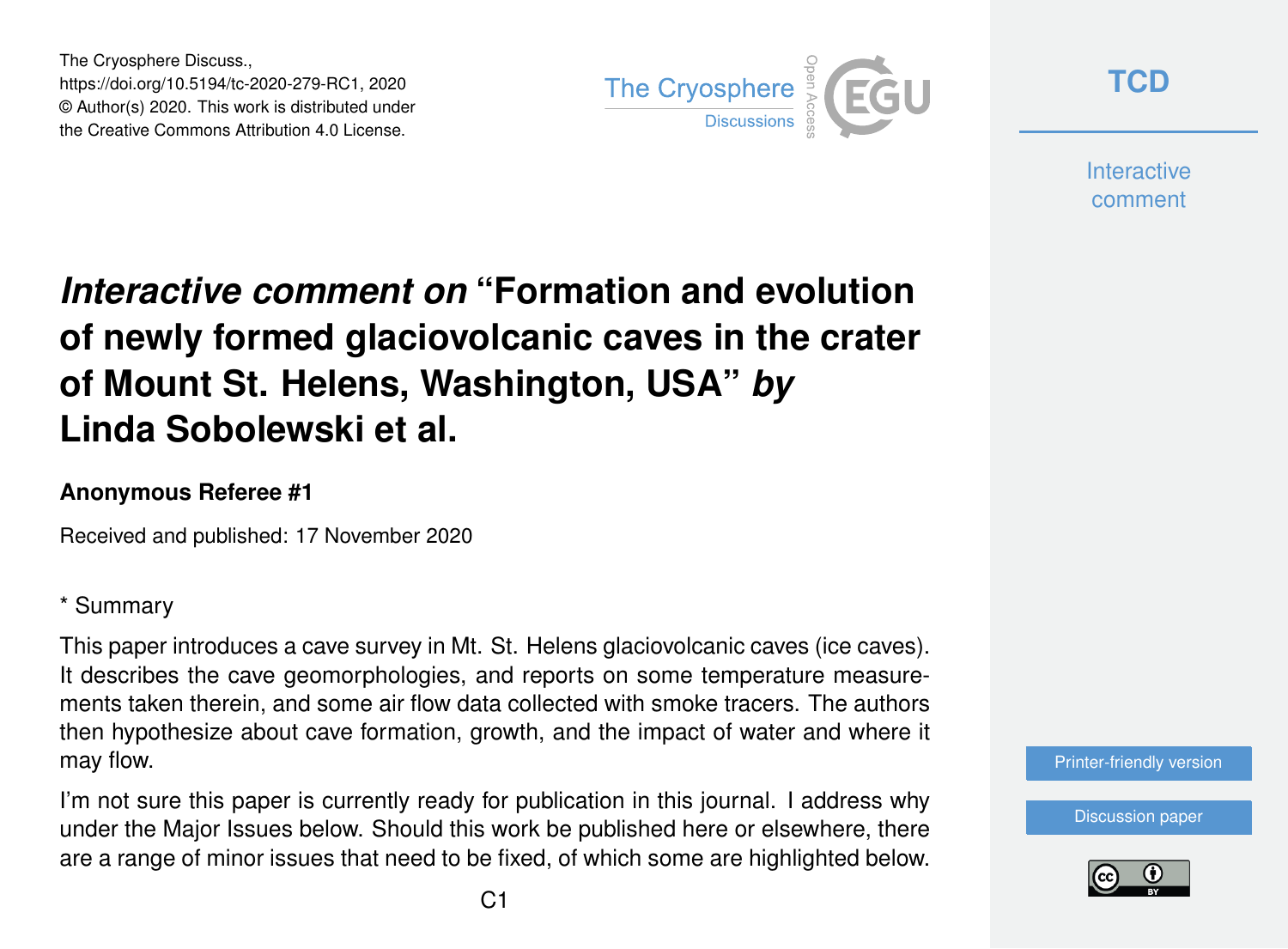## \* Major

+ L68/69: "This paper provides a general summary to introduce main areas of research and only represents selected parts of our work." This sentence appears correct but I think it might be my biggest issue with the paper. I don't know what parts were unselected, but these selected parts are underwhelming. I apologize for this critique, and it may just be that I'm not the intended audience, or that I'm missing the point. But my takeaway was that this is a decent data description paper, but there isn't much else. I skimmed the Florea (in review) paper that seems closely related to this. I cannot say that this work should just be a site description or Appendix to Florea - it doesn't quite do justice to the scope of the current work. But my feeling after reading this paper a few times is that it hasn't gone very far beyond that, and so I'm not sure of the justification for a Cryosphere publication. I think it could go either way - this work could be scaled down a bit and wrapped in Florea (or in the Stenner "in prep" work), it could be published in a more appropriate journal, or it could have a significant re-write that adds new science, explains how the data presented here can be used to improve a mental, theoretical, or mathematical model of ice caves, karst systems, something cryospheric, etc. As for more appropriate journals, I thought of The Journal of Maps https://www.tandfonline.com/toc/tjom20/current. Note - after writing this I noticed the editor had similar comments upon accepting your submission.

+ L500: No. Just... no. I thought we as a community are past this. Without releasing your data this is not science, just an advertisement for some science you did. Please put all data in a data archive with DOI (I suggest Zenodo) and reference that here.

\* General

+ L144: Sensors were not placed randomly but based on "interesting" areas. How did you select these? What does "climatological point of view" mean? How did you know they were interesting before you deployed the sensors? How does this selection effect your results and interpretations?

## **[TCD](https://tc.copernicus.org/preprints/)**

**Interactive** comment

[Printer-friendly version](https://tc.copernicus.org/preprints/tc-2020-279/tc-2020-279-RC1-print.pdf)

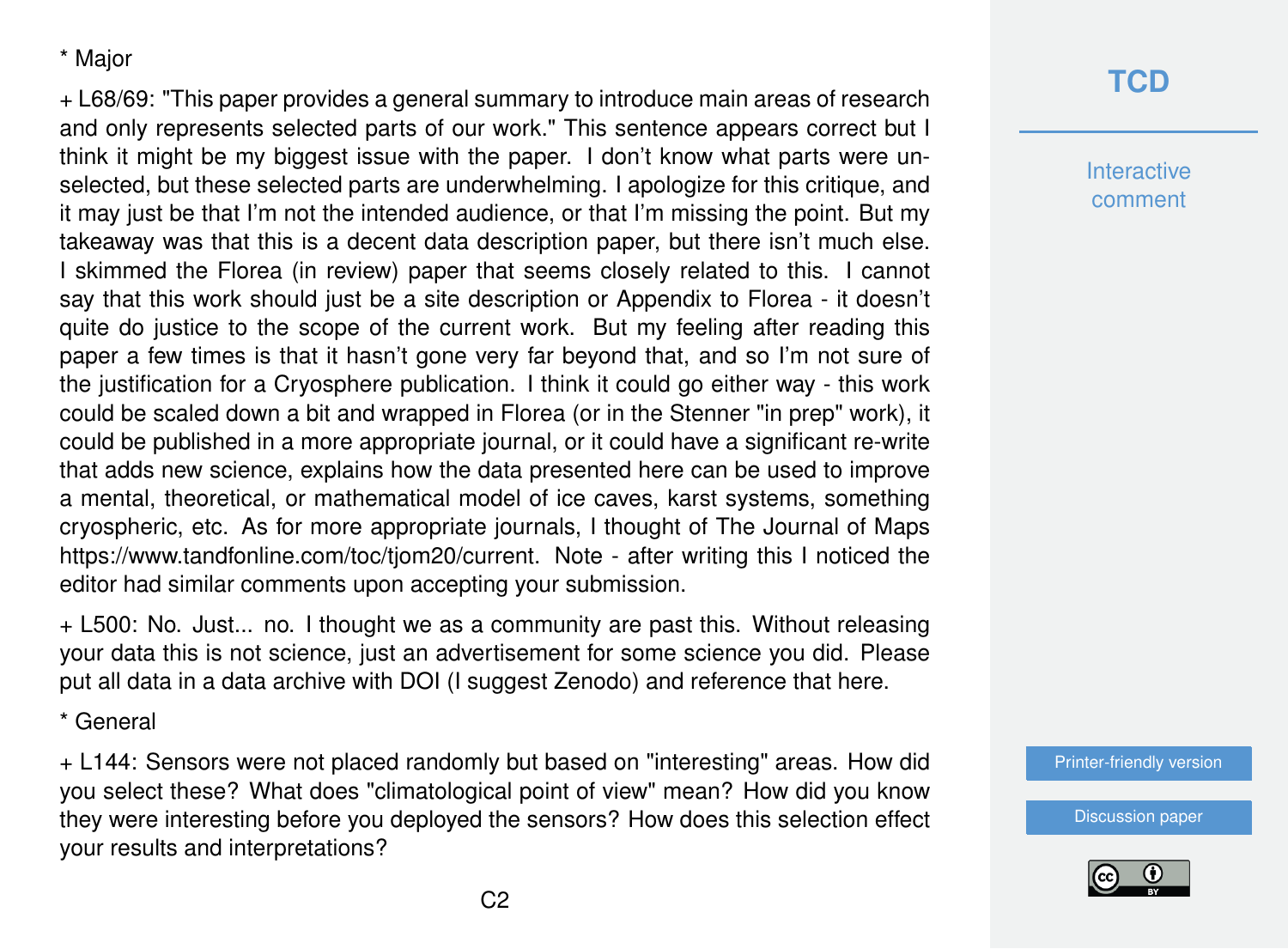+ Table 1 and elsewhere throughout the text: Precision is not correct. Do you have high confidence that you know any value here to 1 decimal place? Length to 10 cm? Volume to 0.1 m<sup>23</sup>? Anything to  $<$  0.1 % or even 1 %?

+ L259 & Fig 10 & elsewhere: "Amplitude scaling and offset translation" - it isn't clear what methods where applied here to create Figure 10(d). Why isn't this normalized 0-1? Or -1 to 1? What is the temperature relative to (what is 0)? You should release the data that went into this figure, and the code to recreate this figure, so I can see how you implemented scaling and translation.

+ Fig 11: If you'd like to suggest things agree, then rather than show time series and ask me to squint and look for patterns, scatter these three lines against each other in a 3D or multiple 2D scatter plots.

+ L465: I suggest "main" or "primary" rather than "master"

\* Minor

+ L15: "Air and fumarole" is not precise. A fumarole is an opening where air (heat, gasses, etc.) flow. Are you measuring the fumarole walls? Or the air in the cave and the air in the fumarole? How are you distinguishing between a cave entrance and a fumarole?

+ L32/33: "Import" is mentioned twice. Perhaps "usefulness" is a less hyperbolic word?

+ L35: Unclear: "abundance of loose rock with an average content of 15 %"

+ L67-68: "Our data reveal that these caves show incredible dynamic growth compared to other glaciovolcanic cave systems" I'm not sure this is shown by the current work. Certainly not "incredible". You're attempting to prove a negative and have not presented extensive survey evidence to show lack of growth elsewhere. I'm not sure what this claim adds to the paper. L460-462 are less drastic in the claim.

+ L135: ".kml" -> KML; "ArcGis" -> ArcGIS.

**[TCD](https://tc.copernicus.org/preprints/)**

**Interactive** comment

[Printer-friendly version](https://tc.copernicus.org/preprints/tc-2020-279/tc-2020-279-RC1-print.pdf)

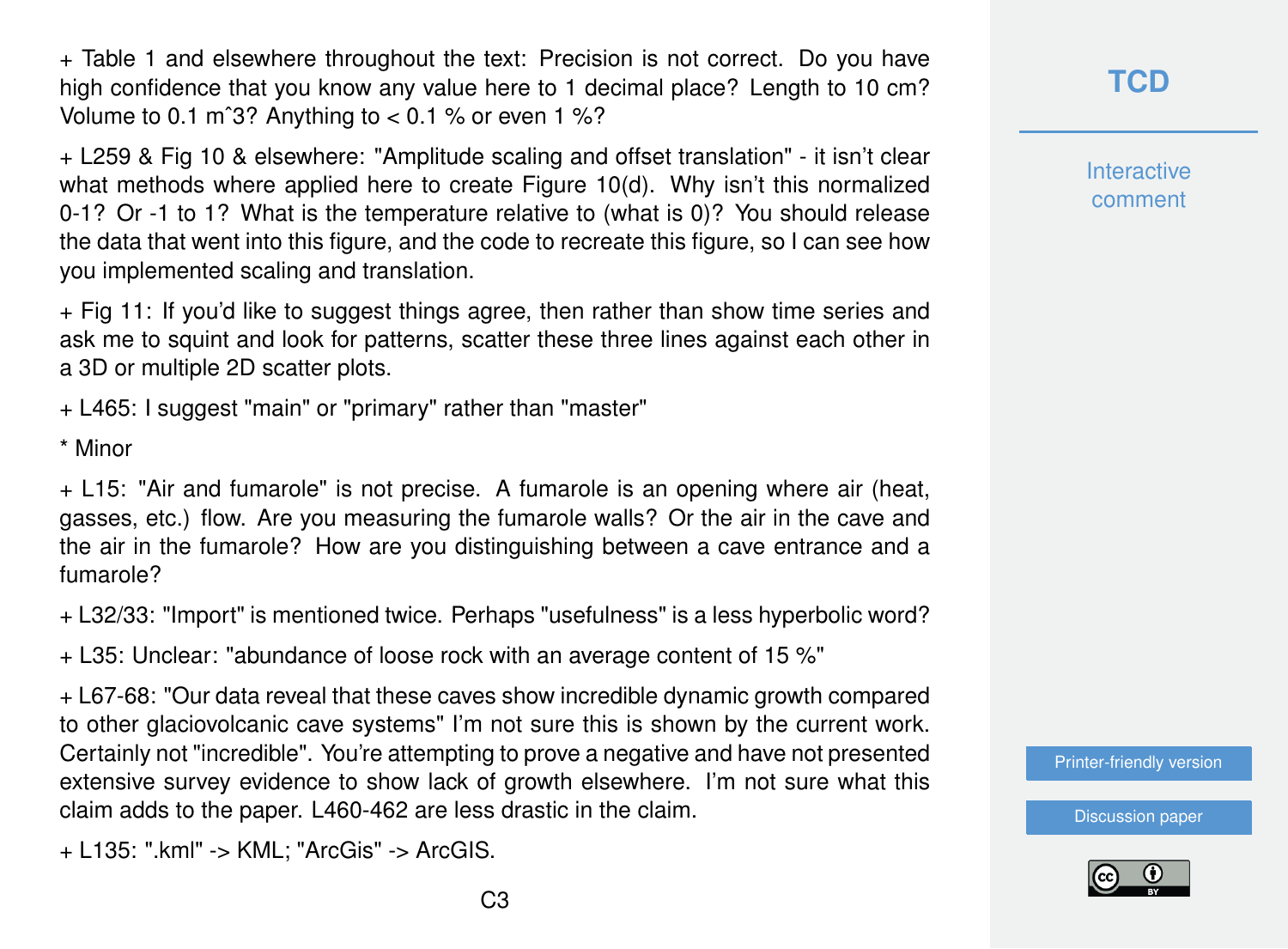+ Wording and sentence flow is often complicated. Obtuse. An improved version could be easier to read. Perhaps this is just an ESL issue and I commend the first author, affiliated with a German institution, for writing English text far better than I can write any non-English language. I recommend simpler sentences in general. English co-authors should contribute more. Some examples from just one paragraph....

+ L143: What does "adjusted" mean here?

+ L145: "In an analogous manner," It isn't clear what you're analogizing here.

+ "an area with high fumarolic" <- please define fumarolic for the reader. I think this sentence might be missing some words.

+ L148: "expedition only" Only in general should come immediately before the word it is modifying. So "only left" or "only during"?

+ L150: "...a view was observed..." <- awkward phrasing.

+ L151: What is an "implementation"? Specifically the smoke tracer? Or everything described in this paragraph? Simpler phrasing: "All installations were photographed". Better: "All installations were photographed (Sobolewski, 2020)" Where Sobolewski (2020) is a data citation with DOI to the photographs that you've uploaded to Zenodo or some other data archive.

Moving on...

+ L356: "The caves contain fog and reveal a strong humidity" Not sure this is a complete sentence. Again, many sentences read rough like this.

+ L363/364: "Although we equally observed variations over time" I don't know what this means.

+ L367: "Fumaroles furthermore depict a kind of dependency" on what?

+ L408: I don't think you should cite a paper that is "In prep".

**Interactive** comment

[Printer-friendly version](https://tc.copernicus.org/preprints/tc-2020-279/tc-2020-279-RC1-print.pdf)